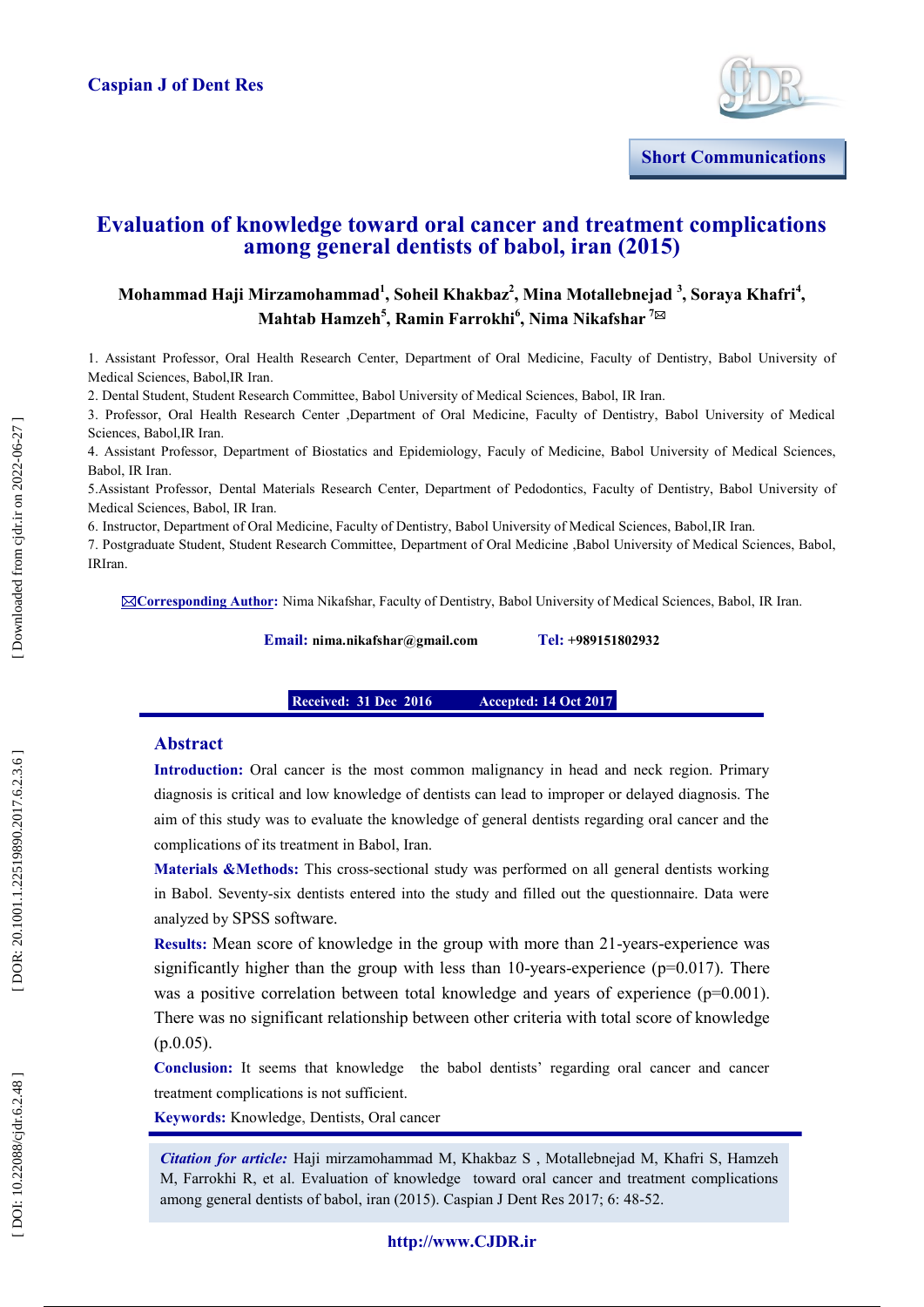

# **عًارض درمان آن 5931 تررسی آگاَی دوداوپسشکان تاتل در مًرد سرطان دَان ي**

**محمد حاجی میرزا محمد، سُیل خاکثاز، میىا مطلة وصاد، ثریا خفری، مُتاب حمس،ٌ رامیه فرخی، ویما ویک افشار \***

# \_<br>جکيده

| <mark>مقدمه:</mark> سرطان دهان شایعترین بدخیمی ناحیه سروگردن است. تشخیص زودرس بسیار مهم می باشد و اَگاهی کم               |
|---------------------------------------------------------------------------------------------------------------------------|
| دندانپزشکان میتواند منجر به تاخیر تشخیص این بیماری گردد. هدف این مطالعه تعیین سطح آگاهی دندانپزشکان شهر                   |
| بابل نسبت به سرطان دهان و عوارض درمانی آن می باشد.                                                                        |
| <mark>مواد و روش ها:</mark> این مطالعه مقطعی روی کلیه دندانپزشکان شهر بابل انجام شد. هفتاد و شش دندانپزشک در این مطالعه   |
| شرکت کرده و پرسشنامه  پر کردند. اطلاعات به دست آمده با نرم افزار  SPSS آنالیز شد.                                         |
| <b>یافته ها:</b> میانگین امتیاز آگاهی با سابقه بالای ۲۰ سال بیشتر از زیر ۱۰ سال بود ( p=0.017). ارتباط مثبتی بین امتیاز   |
| أگاهی و سالهای طبابت وجود داشت   (p=0.001). ارتباطی بین متغیر های دیگر با امتیاز أگاهی از سرطان دهان و                    |
| عوارض درمانی آن وجود نداشت.                                                                                               |
| <mark>نتیجه گیری:</mark> بر اساس یافته های مطالعه اَگاهی دندانپزشکان بابل از سرطان دهان و عوارض درمانی اَن کافی نمی باشد. |
| <b>واژگان کلیدی:</b> آگاهی، دندانپزشکان، سرطان دهان                                                                       |

## **Introduction**

**O**ral cancer is a term indicating malignant tumors of head and neck arising in oral cavity, larynx, salivary glands and sinuses. [1] Oral cancer is the most common malignancy among head and neck cancers. It is reported to occur in 5.5 per 100000 all over the world and 120000 people die from oral cancer each year .Prevalence of oral cancer in Iran is 0.7 and 0.5 per 100000 men and women, respectively. Mean 5-year survival of oral cancer in Iran is as low as 30%, which is mainly because of delayed diagnosis.<sup>[2]</sup> Purposive screening can significantly increase the survival, decrease mortality in high risk groups and improve the quality of life. Early diagnosis leads to a less aggressive surgery and better functional results in speech and swallowing. Compared to some other cancers such as breast, prostate and colon, which have more specialized screening tests, early diagnosis of oral cancer has not been improved and varied from 27% to 77%. [ 3] Dentists play an important role in prevention and early diagnosis of oral cancer through informing their patients of the risk factors and regular visual and tactile examinations. <sup>[4]</sup> Insufficient knowledge of dentists are important involved factors in an ineffective or delayed diagnosis of oral cancer in early stages. [5] Treatment procedures of oral cancer have direct effects on oral hard and soft tissues and can indirectly damage these tissues due to systemic and local toxicity. Potential toxicity of these treatment procedures leads to mucositis, infections, salivary glands dysfunction, taste disorders, dysphagia, soft and hard tissue necrosis and trismus. Prevention or effective treatment of oral complications facilitates the treatment protocol and lessens the need for urgent medical and dental care.<sup>[6]</sup>

Regarding the benefits of early diagnosis of oral cancer, this study was planned to evaluate the knowledge of general dentists regarding oral cancer and the complications of treatment in Babol, Iran.

#### **Materials & Methods**

This cross -sectional study was performed in 2015 in Babol, Iran. Eighty -nine of 125 dentists accepted to cooperate with us. Eight of them were entered into a pilot study and the remained ones (76) were enrolled in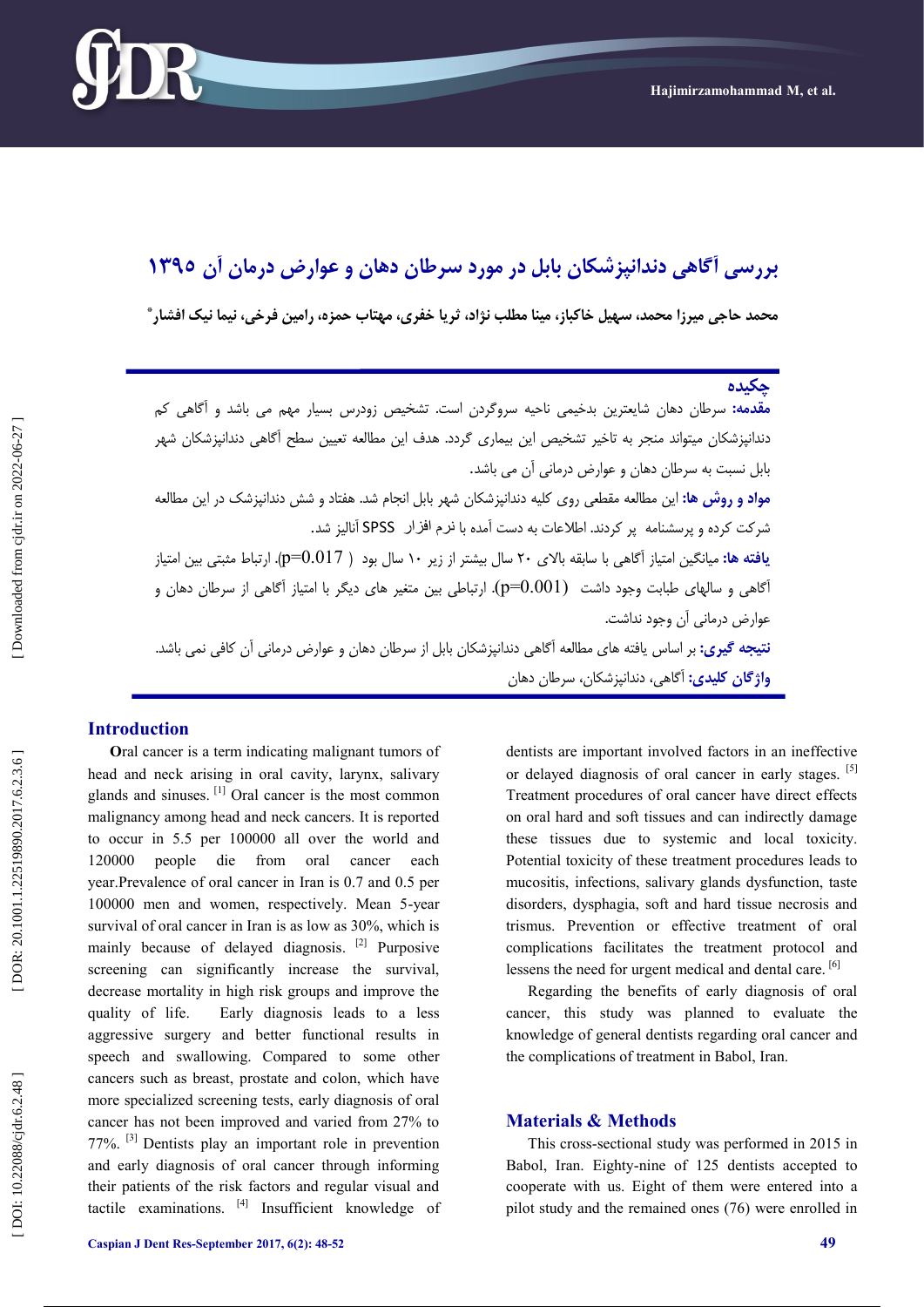the final study. Due to ethical point of view, all information of the respondents was kept private and the study was approved by Ethics Committee of Babol University of Medical Sciences (Ethics code: Mubabol.REC.1394.313)

A questionnaire containing questions about personal characteristics and knowledge regarding oral cancer was prepared. Validity of the questionnaire was measured by Cronbach's alpha and test -retest; and reliability was confirmed by three specialists in oral and maxillofacial diseases. One score was designated for each correct answer and zero for incorrect or no answer. From 16 questions of knowledge, twelve were about oral cancer and four about the complications of treatment. Score of knowledge was categorized as low (0-5), moderate (6-11) and high (more than 12).

Data were entered into SPSS (SPSS Inc., Chicago, IL, USA) version 19 software and analyzed by descriptive analyses such as independent t -test, Pearson correlation coefficient, ANOVA and Tukey post hoc test. Cronbach's alpha was calculated using the information extracted from the questionnaires and it was 0.614, and for R variables, was calculated 0.606. P<0.05 was statistically considered significant.

#### **Results**

Seventy -six dentists of whom 52 (68.42%) were male and 24 (31.58%) were female answered to the questionnaires. Mean age of respondents was 42.5±6.98 in the range of 29 to 53 years. Mean year of work experience was 15.93±5.32 in the range of 3 to 25 years. Mean number of visited patients with oral cancer or under chemo/radio therapy was 2.06±2.81 per dentists in the range of zero to 10.

Mean year elapsed from last retraining session regarding oral cancer was 2.24±1.69. The mean number of visited patients per day was 8.7±4.55 in the range of 3 to 25 patients. The mean total score of knowledge toward oral cancer and treatment complications was 9.68±2.34 in the range of 4 to 13 (8.41±2.06 for 12 questions of knowledge about oral cancer and 1.21±0.83 for 4 questions of knowledge about treatment complications; table 1).

Frequency of the to the questions of knowledge about complications of treatment of oral cancer in Preventability of osteoradionecrosis in radiotherapy of oral cancer was 58.7%. The correct answers were 36.5% and 14.7% and 10.8% respectively In Best time for tooth extraction before radiotherapy and the most common complication of radiotherapy of oral cancer and The best time for dental services after termination of chemotherapy.

Totally, 5 (6.6%), 53 (64.7%) and 18 (23.7%) dentists had low, moderate and high knowledge, respectively.

Mean score of knowledge of men and women was 9.53 $\pm$ 2.35 and 10 $\pm$ 2.35, respectively, which was not significantly different (p=0.44) (using Independent samples t-test; table 2). There was no significant relationship between age and total score of knowledge ( $p=0.26$ , Pearson correlation coefficient  $=0.143$ ). Mean elapsed time of graduation was  $15.31 \pm 6.43$  (range of 3-30 years).

The highest score of knowledge was belonged to the dentists who were graduated more than 20 years ago  $(11\pm1.35)$ , but the difference was not statistically significant  $(p=0.068)$  (using Independent samples ttest). There was no significant correlation between the number of visited patients with oral cancer and under chemo / radio therapy in the past year, sex, age and the number of daily visited patients with total score of knowledge, knowledge regarding oral cancer and treatment complications toward oral cancer (p>0.05) (using Spearman correlation coefficient).

Mean score of total knowledge of the group with over 20 -year experience (11.22±1.48) was significantly more than the group under 10-year experience (p=0.017) (using Independent samples t -test). There was a positive correlation between the total score of knowledge and years of work experience (Pearson correlation coefficient =0.430).

There was no significant relationship between the years of work experience and knowledge of oral cancer, treatment complications toward oral cancer (p>0.05). There was no significant relationship between the years passed from the last retraining session, and knowledge  $(p>0.05)$ . There was no significant difference between the mean score of knowledge of dentists working in personal setting  $(9.63\pm2.39)$ , dental clinics  $(9.20\pm2.16)$ or both  $(10.43 \pm 2.22; p > 0.05)$  (Using One-way analysis of variance).

Totally, 97.4% correctly answered to the questions of knowledge related to the risk factors of oral cancer (cigarette and alcohol) and 10.8% answered correctly to the best time for common dental services in patients under chemotherapy.

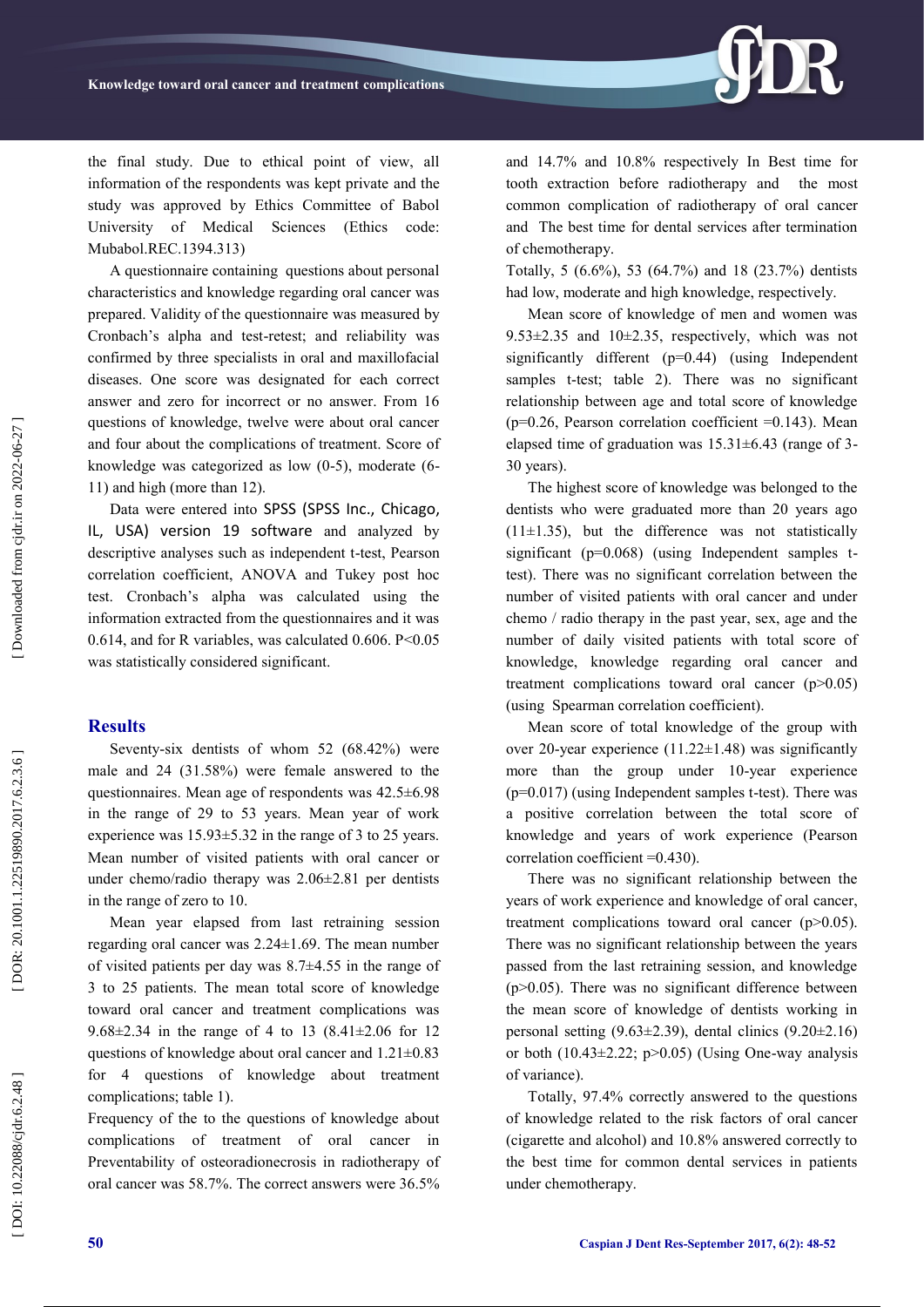

 **Table 1. Frequency of the answers to the questions of knowledge about oral cancer**

| <b>Question</b>                                                         | <b>Correct answer</b><br>(%) | <b>Incorrect answer</b><br>(%) |
|-------------------------------------------------------------------------|------------------------------|--------------------------------|
| Diagnosis of oral cancer lesions in advanced stages                     | 74.7                         | 25.3                           |
| Signs of lymphatic nodes involvement because of oral cancer             | 67.1                         | 32.9                           |
| Being symptomatic in early stages of oral cancer                        | 81.6                         | 18.4                           |
| Cigarette and alcohol as oral cancer risk factors                       | 97.4                         | 2.6                            |
| Increasing age as oral cancer risk factor                               | 60.5                         | 39.5                           |
| Permanent radiographic changes in oral cancer                           | 82.7                         | 17.3                           |
| Visual examination as the most effective tool for oral cancer diagnosis | 53.9                         | 46.1                           |
| Erythroplakia and leukoplakia as the most common precancerous lesions   | 86.6                         | 13.2                           |
| White or red patch in mouth as a primary indicator for oral cancer      | 59.2                         | 40.8                           |
| A mass/wound as a primary indicator for oral cancer                     | 66.7                         | 33.3                           |
| Higher prevalence of oral cancer in people more than 40 years old       | 82.9                         | 17.1                           |
| The most common site for oral cancer                                    | 32.9                         | 67.1                           |

#### **Discussion**

Squamous cell carcinoma accounts for about 3% of all the malignancies and more than 90% of oral cancers.<sup>[7]</sup> Early diagnosis of potentially malignant lesions leads to a better prognosis, so the dentists play a critical role in primary prevention through informing their patients about the risk factors and routine comprehensive examination of oral cavity. $[4]$  In the current study, the total score of knowledge about oral cancer was moderate and knowledge of treatment complications was in a low level, which confirms the results of previous studies in Iran . In comparison with a previous study in Babol in 10 years ago(2005), no significant improvement was seen in knowledge of dentists about oral cancer.<sup>[8]</sup>

This might be due to the lack of retraining courses, inadequate motivation in general dentists toward treatment of patients with oral cancer, unfamiliarity of dentists with cancer treatment centers and oral considerations of these patients, lack of timely referral to dentists and inadequate clinical training in diagnosis of oral cancer and controlling the complications in dental schools. There was a positive relationship between the years of work experience and total score of knowledge, which is inconsistent with the previous studies performed in Iran.<sup>[9]</sup>

#### **Conclusion**

It seems that knowledge regarding oral cancer and cancer treatment complications is not sufficient. There is a need to improve the quality of training in dental school and to hold retraining courses regarding oral cancer in Babol.

#### **Acknowledgments**

The authors express their thanks to Iranian Medical Council of Babol for supporting this study.

**Funding:** This study was a part of research project (Grant No: 9441715) which was supported and funded by Babol University of Medical Sciences.

**Conflict of interest disclosure**: The authors state that they have no conflict of interest.

## **Authors' Contributions**

Mohammad Hajimirzamohammad: concept, literature search, clinical study, manuscript preparation. Soheil Khakbaz: clinical study, data acquisition. Nima Nikafshar: clinical study, manuscript preparation. Soraya Khafri: data & statistical analysis. Mahtab Hamzeh: manuscript preparation and editing. Ramin Farrokhi: clinical study. Mina Motallebnejad: design and intellectual concept.

## **References**

1. [Joshi VK.](https://www.ncbi.nlm.nih.gov/pubmed/?term=Joshi%20VK%5BAuthor%5D&cauthor=true&cauthor_uid=20400359) Dental treatment planning and management for the mouth cancer patient. Oral Oncol 2010;46:475 -9.